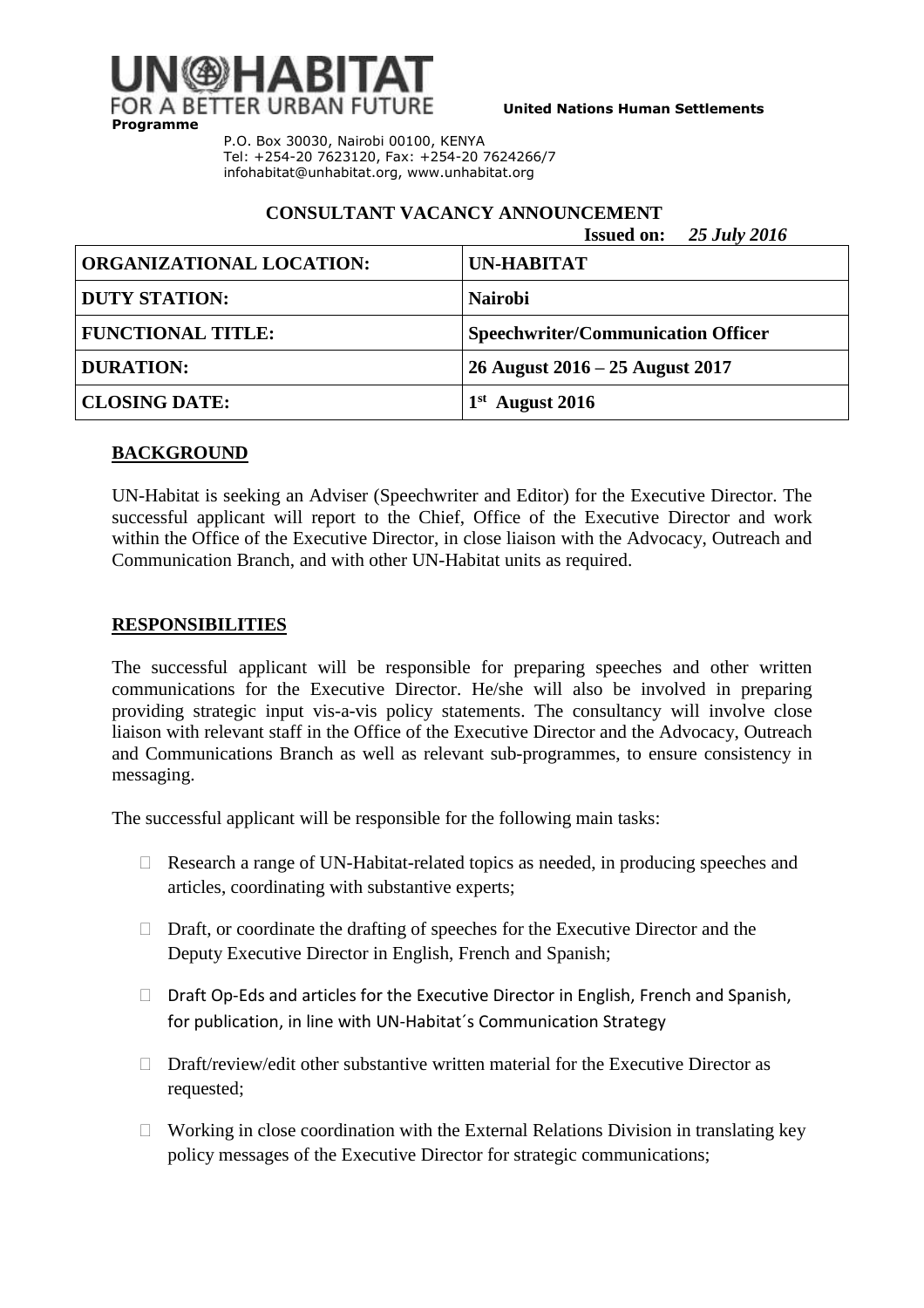- $\Box$  Managing the Executive Director's Twitter account, ensuring all key messages and activities of the Executive Director are in line with UN-Habitat´s official position;
- $\Box$  Support the Executive Director's missions and activities in communications: arranging interviews, media encounters, in coordination with the Advocacy, Outreach and Communications Division and UN-Habitat´s Spokesperson; and
- $\Box$  Support more generally the work of the OED as required by the Chief, OED, and the Executive Director,

## **COMPETENCIES**

### **Professionalism**

• Shows pride in work and in achievements. • Demonstrates professional competence and mastery of subject matter. • Is conscientious and efficient in meeting commitments, observing deadlines and achieving results. • Is motivated by professional rather than personal concerns. • Shows persistence when faced with difficult problems or challenges. • Remains calm in stressful situations.

### **Communication**

• Speaks and writes clearly and effectively. • Listens to others, correctly interprets messages from others and responds appropriately. • Asks questions to clarify, and exhibits interest in having two-way communication. • Tailors language, tone, style, and format to match the audience. • Demonstrates openness in sharing information and keeping people informed.

#### **Teamwork**

• Works collaboratively with colleagues to achieve organizational goals. • Solicits input by genuinely valuing others' ideas and expertise; is willing to learn from others. • Places team agenda before personal agenda. • Builds consensus for task purpose and direction with team members. • Supports and acts in accordance with final group decisions, even when such decisions may not entirely reflect own position. • Shares credit for team accomplishments and accepts joint responsibility for team shortcomings.

#### **Creativity**

• Actively seeks to improve programmes or services. • Offers new and different options to solve problems or meet client needs. • Promotes and persuades others to consider new ideas. • Takes calculated risks on new and unusual ideas; thinks outside the box. • Takes and interest in new ideas and new ways of doing things. • Is not bound by current thinking or traditional approaches.

## **EDUCATION**

A Master's degree in economics, politics, international relations, journalism and/or communication;

## **WORK EXPERIENCE**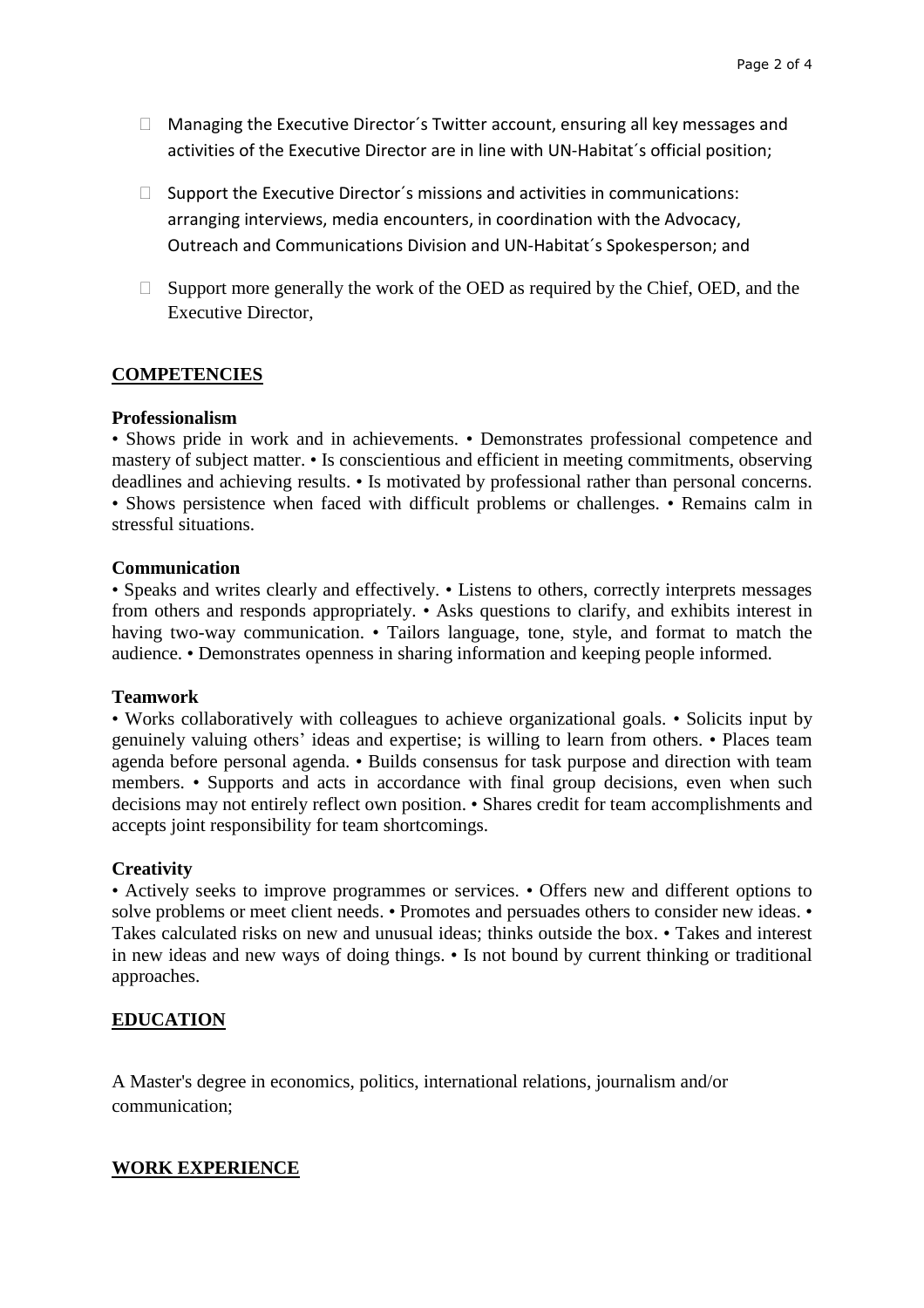- $\Box$  A minimum of five years of professional experience in preparing statements and speeches for senior policy-makers or executives in an international context;
- $\Box$  Experience in presenting complex topics to a variety of audiences in an understandable manner;

# **LANGUAGE SKILLS**

□ Fluency in English and French is required; knowledge of another official language is desirable.

## **OTHER SKILLS**

- $\Box$  Proven ability to synthesize complex material and convey technical debates in simple and accessible terms, demonstrating a clear and original drafting style;
- A working knowledge of MS Office, in particular Word and PowerPoint.

## **REMUNERATION**

Payments will be based on deliverables over the consultancy period. There are set remuneration rates for consultancies. The rate is determined by functions performed and experience of the consultant. The fees will be paid as per agreement.